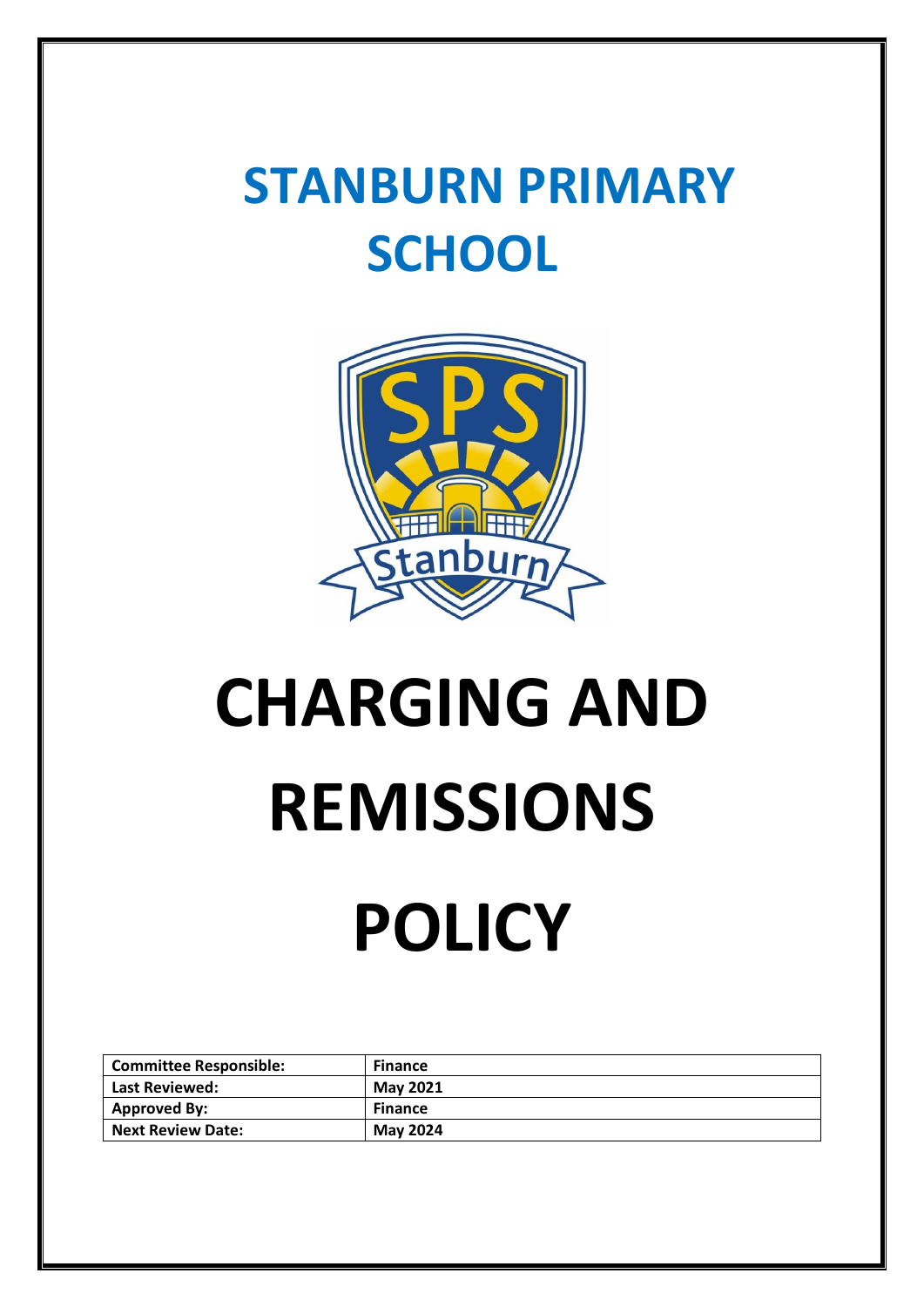#### **Contents:**

- **1. Purpose**
- **2. Overview**
- **3. School Clubs**
- **4. Breakages**
- **5. Admin Fee**
- **6. Private Fees**
- **7. Other Charges**
- **8. Remissions**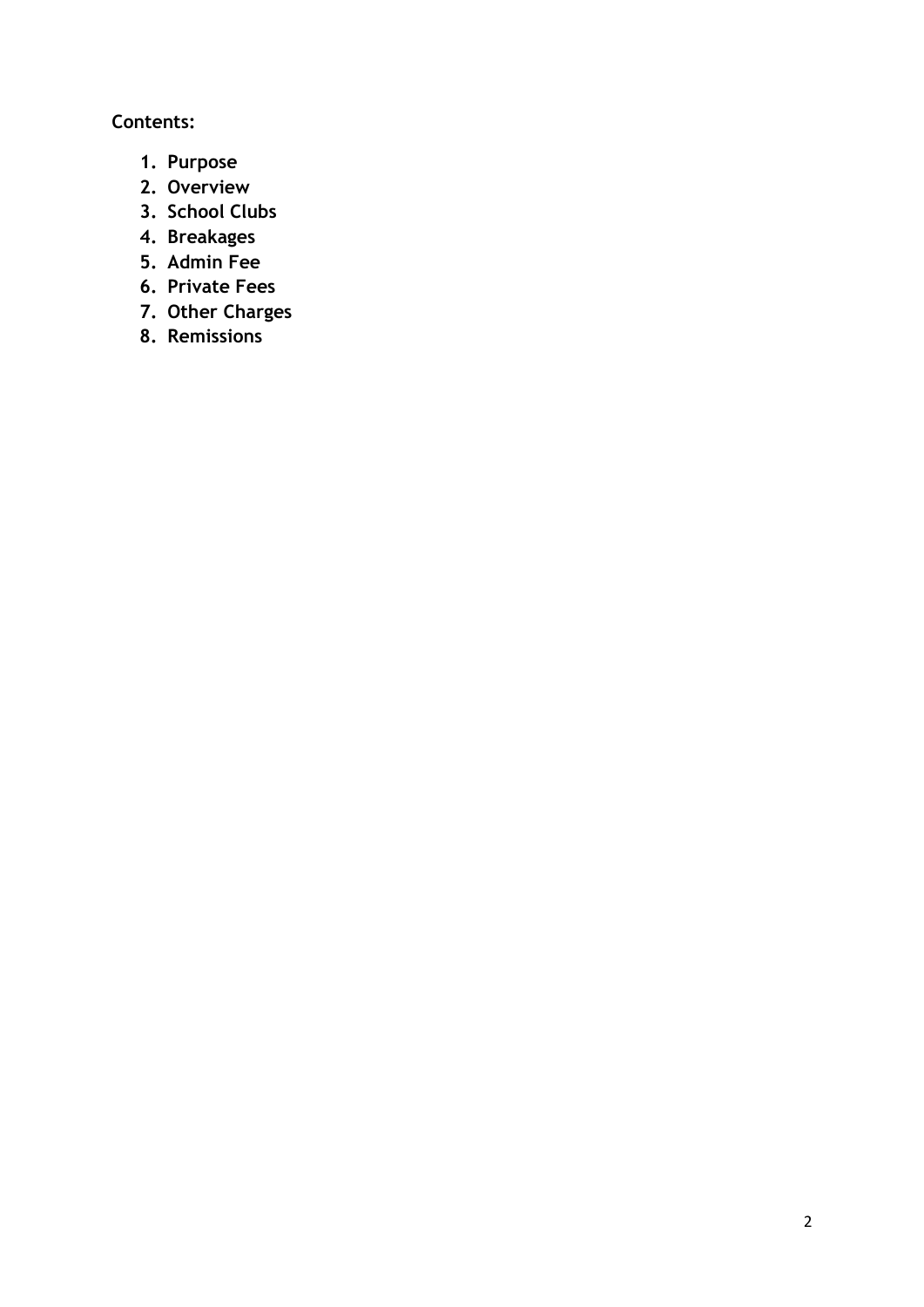#### **1. Purpose**

The purpose of this Policy is to give a clear explanation for charges the school may make and when these charges are applicable.

#### **2**. **Overview**

Stanburn Primary endorses the principles of the Education Act 1996, sections 449- 462, in maintaining the right to free education for all children. The act allows us to request contributions to broaden children's educational experience.

In providing activities which take place during the school day the school may have to meet additional expenses, for example specialist groups working with pupils in school or additional equipment and resources which need to be purchased. The school reserves the right to ask parents for contributions for any activity organised by the school which takes place, wholly or mainly (50% or more) during normal teaching time.

Such enriching activities are an important aspect in supporting the curriculum. Non-contribution would not prejudice a pupil's place. However, there may be cases where unless most parents were prepared to make a contribution, the school may have to cancel the activity such as educational visits or residential trips.

Contributions will, in all circumstances, be invited through individual letters to parents. Any school organised activity which takes place mainly (more than 50%) outside of school time will be charged for in such a way as to meet the entire costs of the activity.

#### **3. School Clubs**

Clubs before, during lunchtime and after school are sometimes run by school staff. The School reserves the right to charge a nominal fee for participation in these activities. The school reserves the right to charge a late fee of £10 for every 15 minutes or part thereof for the late collection of a child after a school club.

Clubs run by external providers which take place on school premises will set their own charges unless contracted under a Service Level Agreement (SLA). Any queries regarding these activities must be taken up with the external providers.

#### **4. Breakages**

The school will not charge for accidental breakages of school property however deliberate or wilful acts which result in breakage or damage to school property will be charged for at a rate appropriate to replacement costs. In such cases parents/ carers will be expected to pay for the replacement rather than the cost of the original.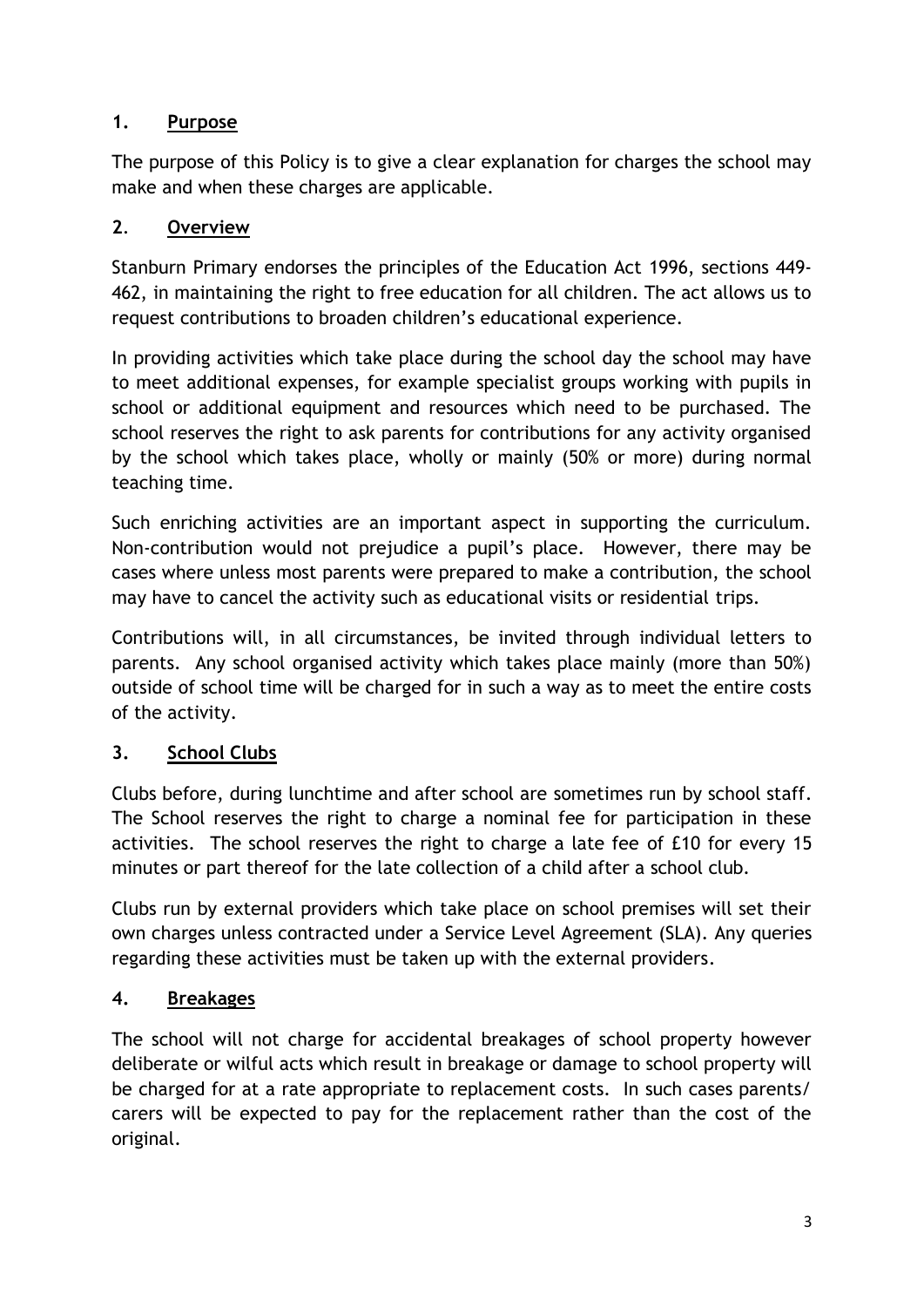#### **5. Admin Fee**

The School reserves the right to charge an admin fee of up to £10 for any late payment of an activity.

#### **6. Private fees**

Any letters requested by parent/carers for proof of a child's attendance at school (e.g. letters for the UK Border Agency, Foreign Embassies etc.) will be charged for at a cost of £5 per letter.

#### **7. Other Charges**

**Lunch Monies**: Timely payment of lunch monies should be made in line with school's debt policy. Details are available from the school office and on the school website. Where there is a change of home circumstances and pupils become entitled to free school meals, it is the responsibility of the parents to check their eligibility at: **https://pps.lgfl.org.uk** to avoid over paying money.

The school is able to check your FSM eligibility on your behalf if you provide us with your date of birth and National Insurance Number.

If a parent believes they do qualify for free school meals, parents are responsible for payment of lunch monies until confirmation is received from the Local Authority that they are entitled to free school meals.

Persistent non-payment may result in legal action.

**Music Lessons**: Although the law states that, in general, all education provided during school hours must be free, instrumental and vocal music tuition is an exception to that rule.

The Charges for Music Tuition (England) Regulations 2007 set out the circumstances in which charges can be made for the tuition of playing a musical instrument. The regulations allow charging for tuition individually or in larger groups.

The school will charge for vocal or instrumental tuition provided either individually, or to groups of any size, as long as the tuition is at the request of the pupil's parent.

The regulations make clear no charge may be made in respect of the following:

- Income Support
- Income-based Jobseeker's Allowance
- Income-related Employment and Support Allowance
- Support under Part VI of the Immigration and Asylum Act 1999
- the guaranteed element of Pension Credit